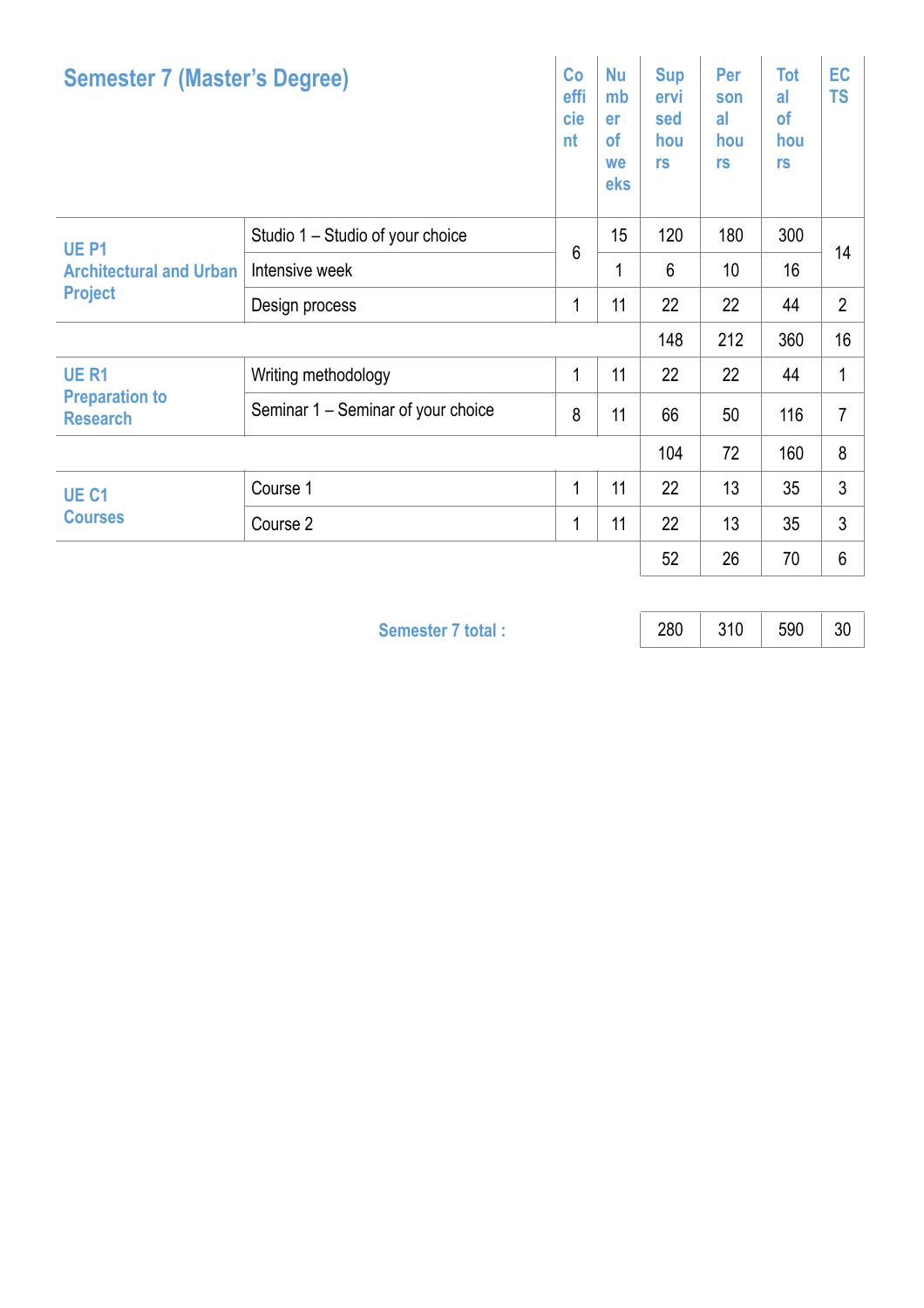| <b>Semester 8 (Master's Degree)</b>                              |                                  | Co<br>effi<br>cie<br>nt | <b>Nu</b><br>mb<br>er<br>of<br>we<br>eks | <b>Sup</b><br>ervi<br>sed<br>hou<br>rs | Per<br>son<br>al<br>hou<br>rs | <b>Tot</b><br>al<br>of<br>hou<br>rs | EC<br><b>TS</b> |
|------------------------------------------------------------------|----------------------------------|-------------------------|------------------------------------------|----------------------------------------|-------------------------------|-------------------------------------|-----------------|
| <b>UE P2</b><br><b>Architectural and Urban</b><br><b>Project</b> | Studio 2 - Studio of your choice | 6                       | 15                                       | 120                                    | 180                           | 300                                 | 13              |
|                                                                  | European Workshop                |                         | 1                                        | $6\phantom{1}$                         | 10 <sup>1</sup>               | 16                                  | 1               |
|                                                                  | Design process                   | 1                       | 11                                       | 22                                     | 22                            | 44                                  | $\overline{2}$  |
|                                                                  |                                  |                         |                                          | 148                                    | 212                           | 360                                 | 16              |
| <b>UE R2</b><br><b>Preparation to</b><br><b>Research</b>         | Research initiation              | 1                       | 11                                       | 22                                     | 22                            | 22                                  | 1               |
|                                                                  | Seminar - Seminar of your choice | 8                       | 11                                       | 66                                     | 50                            | 116                                 | $\overline{7}$  |
|                                                                  |                                  |                         |                                          | 88                                     | 72                            | 160                                 | 8               |
| UE <sub>C2</sub><br><b>Courses</b>                               | Course 1                         | 1                       | 11                                       | 22                                     | 13                            | 35                                  | 3               |
|                                                                  | Course 2                         | 1                       | 11                                       | 22                                     | 13                            | 35                                  | 3               |
|                                                                  |                                  |                         |                                          | 44                                     | 26                            | 70                                  | 6               |

**Semester 8 total :** 280 310 590 30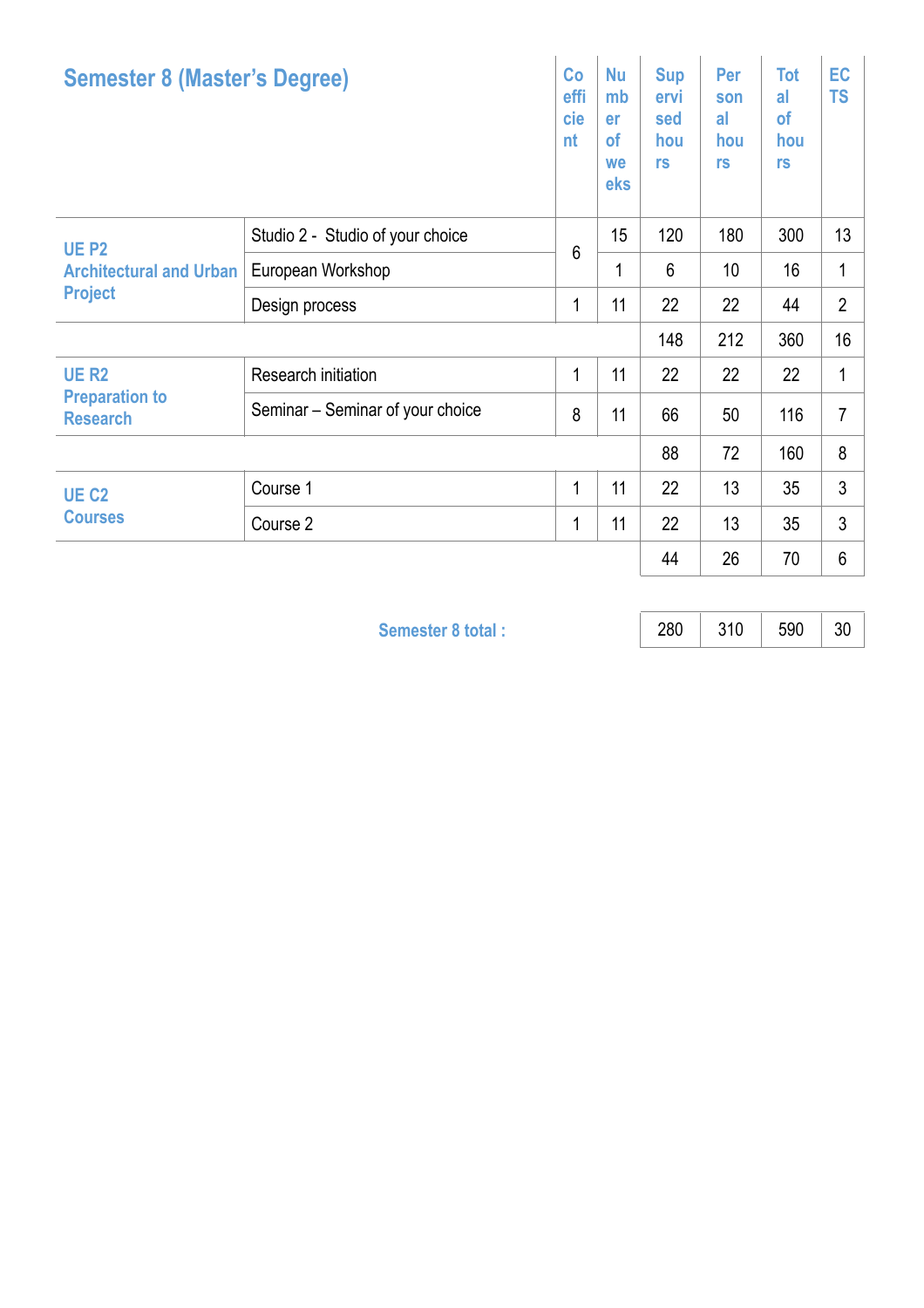| <b>Semester 9 (Master's Degree)</b>                                  |                                                | Co<br>effi<br>cie<br>nt | <b>Nu</b><br>mb<br>er<br>of<br>we<br>eks | <b>Sup</b><br>ervi<br>sed<br>hou<br>rs | Per<br>son<br>al<br>hou<br>rs | <b>Tot</b><br>al<br><b>of</b><br>hou<br>rs | EC<br><b>TS</b> |
|----------------------------------------------------------------------|------------------------------------------------|-------------------------|------------------------------------------|----------------------------------------|-------------------------------|--------------------------------------------|-----------------|
| UE <sub>P3</sub><br><b>Architectural and Urban</b><br><b>Project</b> | Studio 3 - Studio of your choice               | $6\phantom{1}$          | 15 <sub>15</sub>                         | 120                                    | 180                           | 300                                        | 14              |
|                                                                      | Design process                                 | 1                       | 11                                       | 22                                     | 22                            | 44                                         | $\overline{2}$  |
|                                                                      |                                                |                         |                                          |                                        | 202                           | 344                                        | 16              |
| <b>UER3</b><br><b>Preparation to</b><br><b>Research</b>              | Essay                                          | 8                       | 13                                       | 52                                     | 130                           | 182                                        | 9               |
|                                                                      | Research methodology applied to the essay      | 0/1                     | 10 <sup>1</sup>                          | 20                                     | 0                             | 20                                         | ۰               |
|                                                                      | Research methodology applied to the<br>project | 0/1                     | 10 <sup>1</sup>                          | 20                                     | $\mathbf{0}$                  | 20                                         |                 |
|                                                                      | Foreign languages                              | 1                       | 11                                       | 15                                     | $\mathbf{0}$                  | 5                                          | 1               |
|                                                                      |                                                |                         |                                          | 107                                    | 130                           | 237                                        | 10              |
| UE <sub>C3</sub><br><b>Courses</b>                                   | Course 1                                       | $\mathbf{1}$            | 11                                       | 22                                     | 13                            | 35                                         | $\overline{2}$  |
|                                                                      | Course 2                                       | 1                       | 11                                       | 22                                     | 13                            | 35                                         | $\overline{2}$  |
|                                                                      |                                                |                         |                                          | 44                                     | 26                            | 70                                         | 4               |

**Semester 9 total :** 293 358 651 30